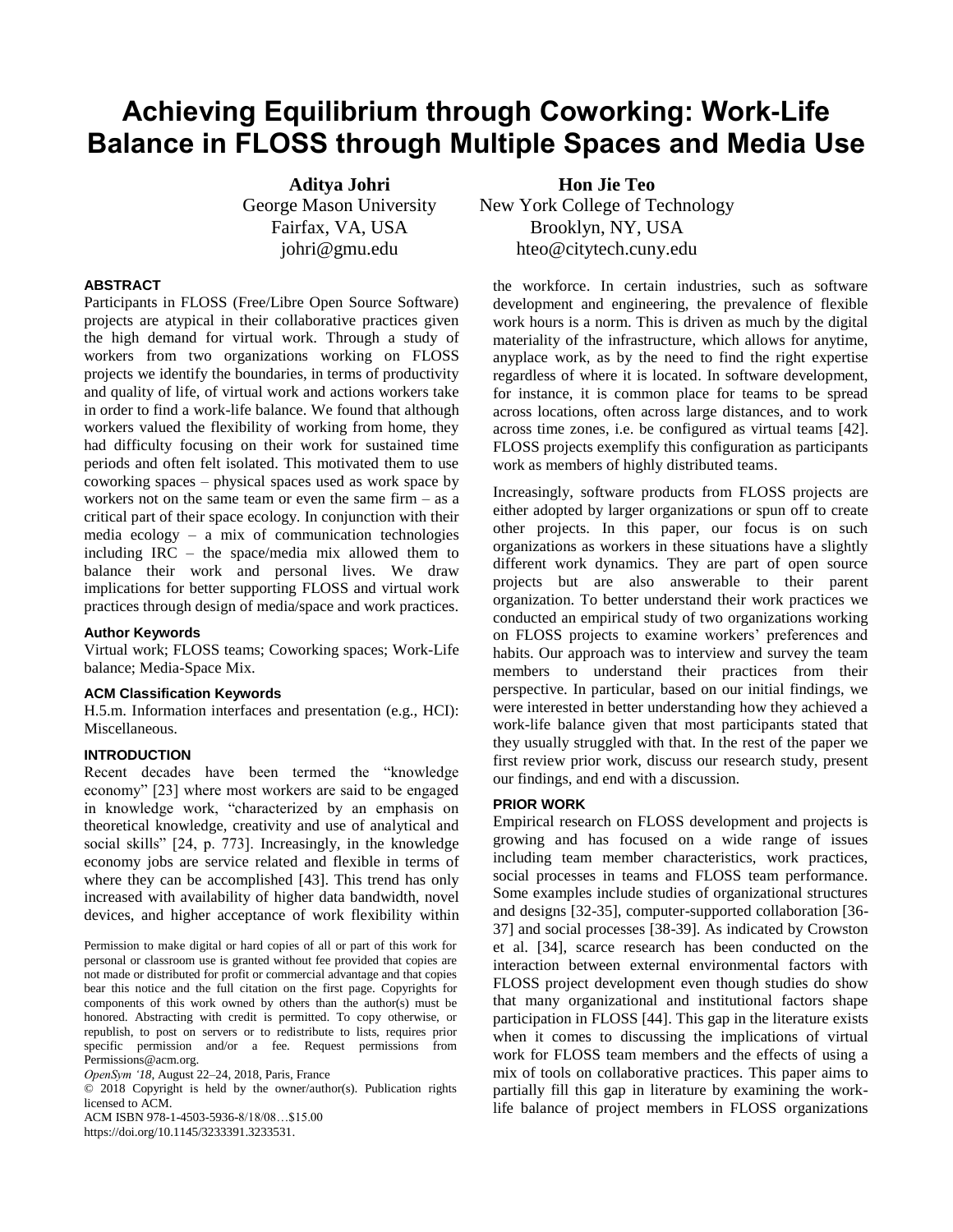and how they utilize coworking spaces and a mix of media to support their work practices.

# **Work-Life Balance**

The issue of work-life balance has garnered much attention since the early 1990s when 'telework' emerged as a viable alternative to the common presence of the  $9$ -to-5' work schedule. The availability of technology that allowed work to be completed from home resulted in increased attention on the ability of workers to be able to work in a flexible manner. Simultaneously, concern was raised with workers' ability to create boundaries between their work and nonwork life and lead a balanced life. "Virtual" offices became common and as early as the late 90s. Studies show that workers appreciated the flexibility this configuration provided as it provided them with better work-life balance. A study of IBM employees [25] found perception of greater productivity, higher morale, increased flexibility and longer work hours due to telework, as well as an equivocal influence on work/life balance and a negative influence on teamwork. An experimental design study found support for productivity, flexibility and work-life balance but not for morale, teamwork and work hours. Consequently, with the adoption of teleworking across firms, many company-wide initiatives came to be designed and implemented. Many firms used the flexible hours as a way to market their firm to new employees and many firms became well known for their initiatives.

Yet, this flexibility is not without its downsides particularly for those workers who avail of telework while also working in highly dispersed teams. For instance most workers who prefer not to utilize their firm assigned office, for personal or business reasons, their home often become the primary place of work. Even workers who are not regular users of telework consider it to be potentially problematic. For instance, in 2007 CDW conducted a survey of over 2000 workers and in their sample 79% of workers employed in the private sector and half of workers employed in the public sector were worried that they will feel isolated if they worked from and will miss human interaction if they were to start telecommuting. Mirchandani [21] identifies the dichotomy whereby working at home is sometimes said to allow individuals to gain a full and successful integration of their paid and family work but at other times the physical proximity of home and work activities accompanying homework is portrayed as the cause of great anxiety and stress. Flexibility doesn't dissipate locational and time zone differences that create natural boundaries across which workers have to work and virtual dispersion also often brings with it challenges such as language, organizational culture, work habits, and lack of impression formation [11]. Thus, flexibility and the efforts to find a better work-life balance can create other barriers to productivity and a better quality of life [20].

Recent literature is raising critical questions about conceptions of work-life balance. The primary criticism of existing research is that it is too narrowly focused on those aspects of non-work that related to family and child-care and that also primarily what are considered to be "women's care" work," In the work-life balance debate, over-work is perceived as the problem. Nevertheless, beyond working time and the provision of flexible working practices to enable child care, there is little in the debate about the need to change work per se. The debate also narrowly perceives "life" equating it with women's care work hence the emphasis again of family-friendly polices [18]. Overall, although workers appreciate the availability of more options, these options also bring additional responsibilities.

# **Space-Place/Media Mix**

By examining collaborative work settings and how information technology shapes the "spaces" and "places" of interaction [3]-[4], researchers have been able to design many innovative collaborative technologies. These technologies have often been designed by appropriating characteristics of the already existing physical world in which work occurs. Reviewing this extensive work that modeled mediated communication spaces in the form of real places – complete with navigational maps – Harrison and Dourish [3] articulated an analytical distinction between a "space" and a "place" to propose that a "space" is a geometrical arrangement that structures, constrains, and enables certain forms of movement and interaction. Whereas, a "place" refers to ways in which settings acquire recognizable and persistent social meaning. In other words, "space is the opportunity; place is the (understood) reality  $(p. 67)$ ." In a review of this work ten years later, Dourish [5] revisits the concept of space in light of recent advances in information technology such mobile technologies and argues that space is a social product "every bit as much as place (p. 300)." He goes on to propose that, "we need to understand, first, something of the relationship between spatiality and practices, and, second, how multiple spatialities might intersect (p. 301)." Introduction of technology, in his view, does not simple create new opportunities for sociality or new places, but transforms the opportunities for developing new spatialities. According to him, "What we need to understand, then, is how spatiality arises, and the role that technology plays in these practices (p. 301)." Reflecting on the relationship between space and place he [5] argues that (p. 304), *"The technology mediated world does not stand apart from the physical world…[t]echnology mediation supports and conditions the emergence of new cultural practices."* 

With increase in the proliferation of mobile devices and ever more digitization of work practices and ways of communicating, the spaces and places available for work are multiplying even giving rise to what has often been referred to in the literature as nomadic practices [6] – working on the go from wherever it is convenient – thereby further increasing the possibilities of creating new spatialities but also increasing the challenges that come with the creation of any new work practice. To further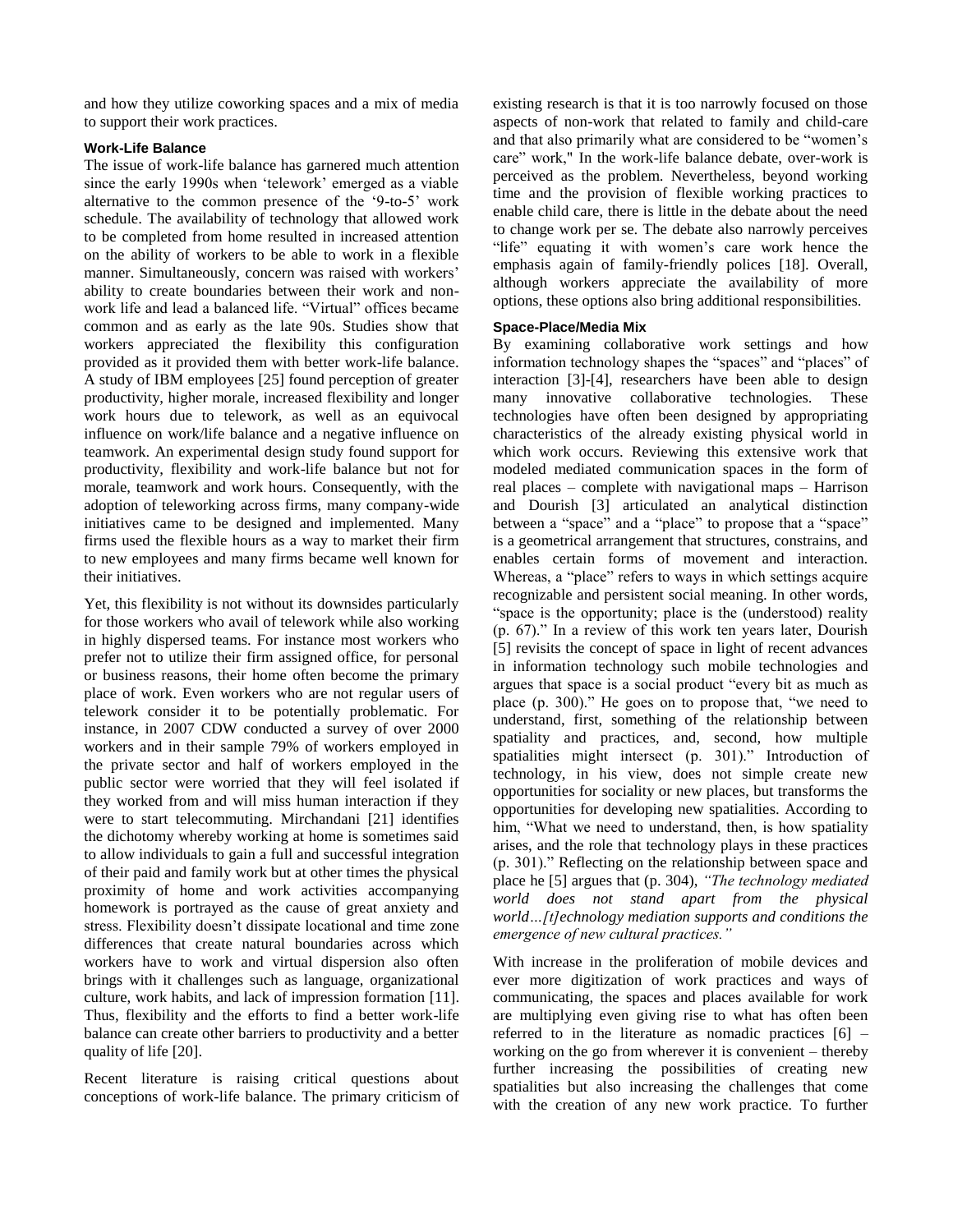examine the issue of spatialities, it is important to discuss the overall ecology of media and spaces available to virtual workers [26-28]. Increasingly, multiple media choices, including social media options, are now common among global virtual workers and most workers learn to use their choice strategically [27-28]. Furthermore, Turner et al. [26] argue that complexities exhibited in the evolution of communication ecologies are numerous – tools work in concert rather than alone, users move fluidly between tools to satisfy their communication needs, they take into consideration the state of the communication partner, and so on. One of the key elements of the mix is social awareness of others in the organization. This need goes beyond just being aware of others but more towards ―conscious feeling of belonging, relatedness, and care prompted by the environment [17]."

# **Coworking Spaces**

In recent years, one of ways in which the rise of telework and then virtual work has introduced "spatialities" is through the emergence of collaborative workspaces called coworking spaces. Coworking, a shared space typology, began in the 2000s and has rapidly spread across the world over the past decade. Coworking-spaces offer office and social space for temporary or long-term use according to availability (e.g. a cafe´) for its users [2]. They are characterized by co-presence [19], resource sharing and community building [1]. Coworking spaces are oriented toward providing service, not just a physical space. For the most part, space operators and 'members' subscribe to a set of shared valued: collaboration, openness, community, accessibility, and sustainability. According to Johns & Gratton [40 p.6], "Coworking spaces are to knowledge work what bike-share programs are to personal transportation: a community-based, low-cost, convenient, and ecofriendly solution."

There are limited empirical studies of coworking and in one of the few field studies of coworking, Spinuzzi [19], reported that participants in his sample, 17 people, primarily small-business owners and consultants, had all tried working from home, and 14 of the 17 reported working from coffee shops. The study participants were unsatisfied with both working from home and coffee shops and reported that they experienced distractions, were unable to motivate themselves to work, and also felt isolated. The participants reported issues like taking conference calls in a parked car to avoid the dogs' bark from disturbing, and being distracted by domestic chores such as washing dishes and doing laundry. One participant reported getting depressed because they didn't have anyone to talk to. Others complained that working from coffee shops meant feeling obligated to buying coffee and buying food and also not have a silent space to work.

According to Brad Neuberg [30], who is credited with coining the term coworking, coworking's diffusion derives from an open-source ethos. In his write-up Neuberg recalls saying [30], "Take this idea, steal it, and make it your own"; basically I was giving people permission to take coworking and remix it, just like the open-source roots I came from'." It is hard to say if our study participants were aware of this or not, by this trend of using coworking spaces was mentioned by some research participants during the initial negotiations for access to research sites and emerged more fully again during interviews at the field study stage. We delved further into the issue of space/place and media mix to better understand how virtual workers leveraged different options available to them and why.

# **RESEARCH STUDY**

Data for this study were collected through field studies of two firms that worked on both proprietary and FLOSS projects. The first site was a large software and hardware technology organization, 'Digitech,' with a presence in all major markets of the world and development centers across Asia, Europe, and North America. The firm had recently released an open source version of their software and our field study focused on the team working on that software The field study was spread over 6 months and included interviews with 41 participants and observations on three different occasions at two different locations; US and Ireland. Most interviews were done face-to-face and some occurred over the phone. Overall, the participants who were interviewed worked as members of distributed teams and lived across different states in the U.S., including California, Pennsylvania, Colorado, and Oregon; and across different countries including Ireland, United Kingdom, France and Japan. This firm was selected as it was well recognized as one of the leaders providing in flexible/telework options for its workers. Digitech also had a flexible office space program where employees could just book a space within the office building to work from if they planned on coming to office rather than have a permanently assigned office. In addition to software developers, we interviewed managers, and those in administrative roles.

|              | Location |        | Gender |        |
|--------------|----------|--------|--------|--------|
| Function     | Americas | Europe | Male   | Female |
| Director     |          |        |        |        |
| Manager      |          |        |        |        |
| Engineer     | 12       | 12     | 24     |        |
| Admin        |          |        |        |        |
| Intern       |          |        |        |        |
| Total $(41)$ | 19       | າາ     |        |        |

#### **Table 1: Geographical Location and Gender of Interview Participants – Digitech**

The second site of study, "RAPID", was a web development firm with around 50 full-time employees and 5-10 contractors. Although it had a physical headquarter on the U.S. West Coast, most of its employees were distributed across North America, Europe and Asia. RAPID has developed and maintains an open source blogging platform and also provides supports and services for a paid version of the software. At RAPID interviews were conducted with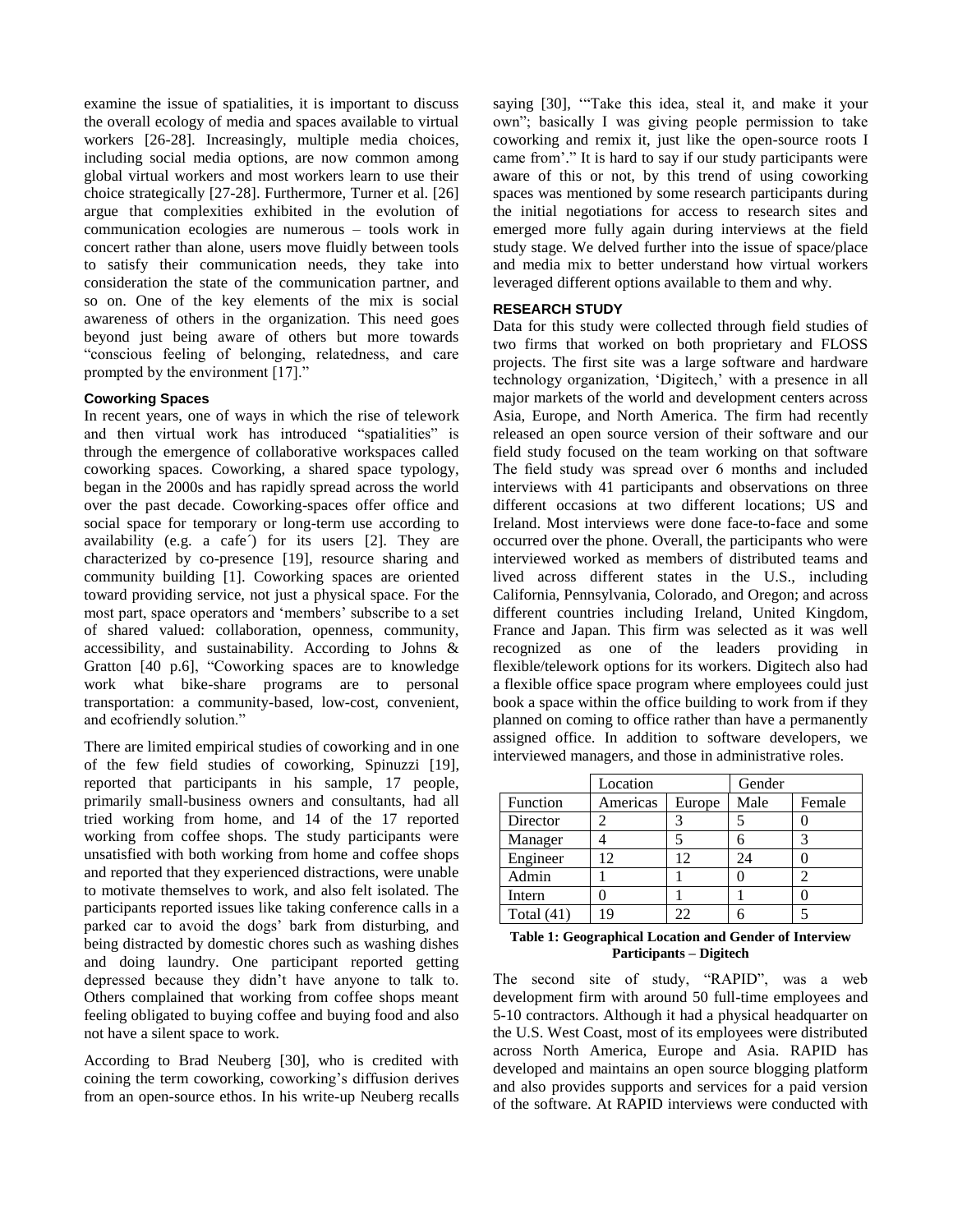6 participants. In both studies semi-structured protocols were used for the interviews and interviews ranged in length from 35 minutes to 120 minutes. Table 2 provides details on the functional roles of participants and their preferred form of media. All the interviewed participants reported using blogs as the preferred media [29].

| Participants | Function           | Preferred Media |  |  |
|--------------|--------------------|-----------------|--|--|
| <b>Brian</b> | Support/Designer   | Blogs, IRC      |  |  |
| Alan         | Designer/Developer | Blogs, IRC      |  |  |
| Sarah        | Admin              | Email, Blogs    |  |  |
| Janet        | Editor             | Blogs, Email    |  |  |
| Michael      | Support/Developer  | IRC, Blogs      |  |  |

### **Table 2: Functions and Preferred Media of Interview Participants – RAPID**

All interviews were transcribed by a professional transcriptionist and then proofed for any errors by the researchers. The interviews consisted of a series of openended questions about participants' background, tenure with the firm, nature of work, team composition, use of technology, and collaborative experiences. Critical incidents mentioned during the interview were probed further. Triangulation was done by interviewing multiple members of the same team where possible. The data collection process allows us to make accurate comparisons and contrasts of practices across teams and allow for a better understanding of work practices adopted by participating teams. We paid particular attention to understand not just the explicit but also the tacit aspects of work. Following Strauss's open coding technique [9], the two researchers analyzed interview data through an iterative grounded analysis process to identify salient themes. NVivo 7 software was used for coding and analysis. All interviews were read and free coded to capture the primary analytical categories. The overall goal of the initial phase of data analysis was to identify themes that emerged from the data. Once a certain number of themes started to reappear in different interviews, they were grouped under broader themes (categorical coding) that included use of technology, work-life balance, managerial practices, open source experience, and so on. If needed, participants were contacted for clarification and to assess if data interpretation were correct. The topic addressed in this paper, the use of coworking spaces and the attempt to find work-life balance was one of the recurring themes that emerged naturally from the data.

At RAPID, in a second phase of data collection, a survey was administered with 25 respondents for further data triangulation (Table 3). The survey was distributed on-site in paper format and then the data was entered in a spreadsheet for descriptive statistical analysis that includes counting, averaging and calculating the standard deviation. Due to internal limits to employee access, we were unable to collect survey data at Digitech. The complete interview protocol and survey instrument are available from the authors.

|                   | Location |        |      | Gender |        |
|-------------------|----------|--------|------|--------|--------|
| Function          | Americas | Europe | Asia | Male   | Female |
| Developer<br>(11` | 8        | 3      |      |        |        |
| Support<br>(8)    |          | 3      |      |        |        |
| Others $(5)$      | 5        |        |      |        |        |
| Total $(24)$      |          |        |      | 2Ο     |        |

**Table 3: Geographical Location and Gender of Survey Respondents – RAPID**

# **FINDINGS**

The findings from our study show that new spaces and places emerged or were constructed largely in part as a response to the need of balancing work and life. FLOSS teams were often spread across time zones and therefore workers found that they had to find ways to re-balance how they spent time on work given the necessity to accommodate different time zones in their work practices. This was true of workers that had assigned offices within the firm as well as those who were 'virtual' and did not have an officially assigned physical space. Consequently, a space in the house was one of the first ones to be constructed. Over time working from home became problematic for most workers because of frequent interruptions and a feeling of isolation. This resulted in the need to find other spaces. Workers who had an assigned space at the office frequented that space but if that was a not a workable solution the use of coworking spaces emerged. We now discuss these findings in detail.

# **Working from Home**

At Digitech, many participants reported that being able to work on teams that were spread globally allowed forced them find a better work-life balance and they approached it as a lifestyle choice which allowed them to work from home. Many workers also seized the opportunity to move to attractive geographic locations for personal reasons. For instance, when we asked one worker who worked from New Zealand as part of a team based in Ireland, why he moved to New Zealand he said,

*"For myself, I think it"s the balance between your private life and your work. I can work in the day or I can work in the evening…take a break in the middle of the day. I can"t do that if I was working in the office. For me, that"s probably the most important – balancing life and work. For Digitech, I think, it"s probably also important the employees are not stressed."* 

Another developer in the Ireland office who worked from home four days a week cited personal and commute reasons for working from home,

*"I am originally from [a city north of the office location] and my wife is a lecturer there. When we got married we bought a house somewhere in the middle. She goes that way and I come this way. Initially it was a concern [working*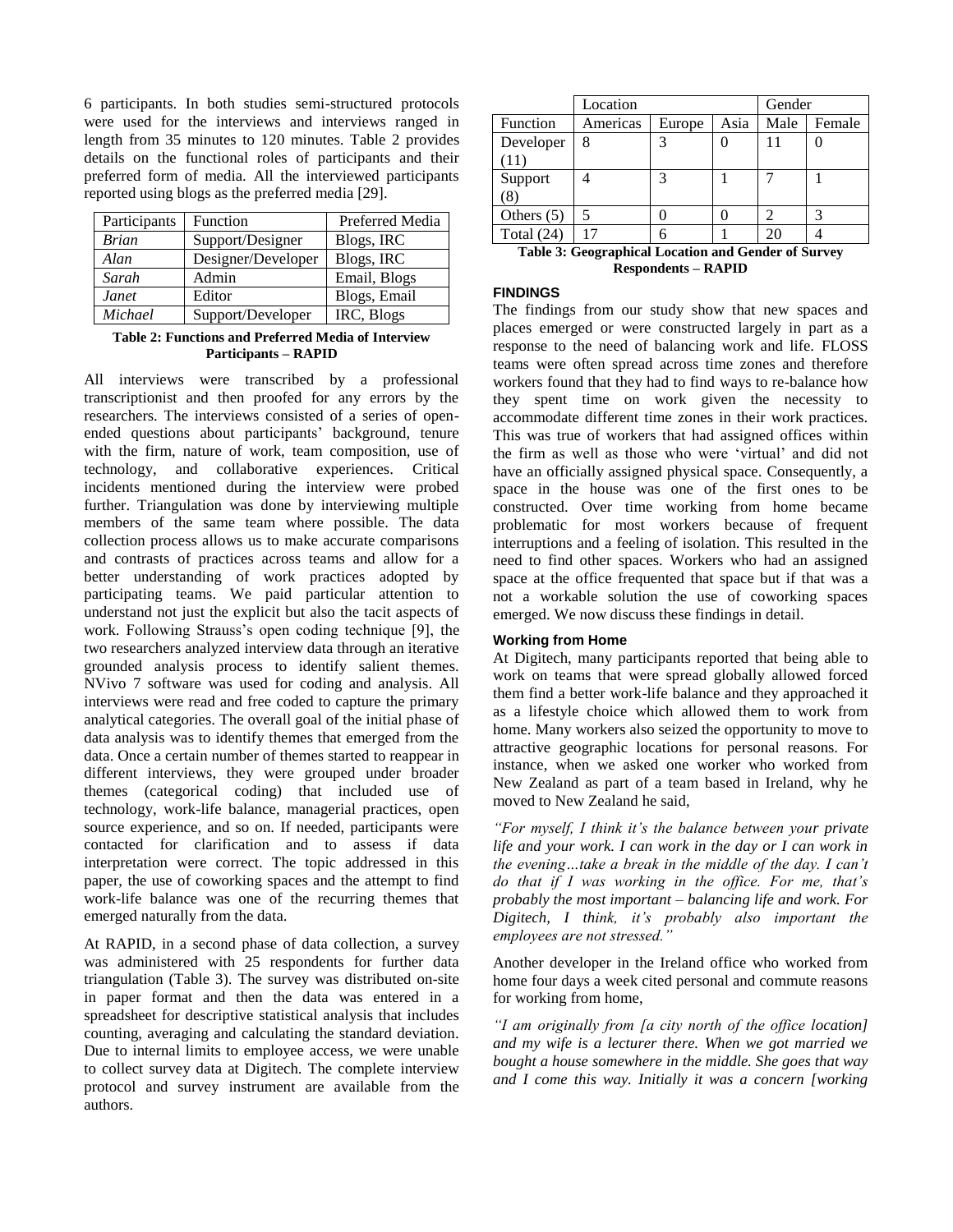# *from home] but I talked to my manager and since then we"ve had a lot more people start working from home."*

Similarly, another worker in the U.S. location mentioned that flexible work hours had given him considerable worklife balance and he was able to use the opportunity to work from home productively and was cognizant of the need to keep his team aware of his presence or absence:

*"I have extremely varied schedule. So typically, I get up, log on and check e-mail. Mostly it is just monitoring and making sure everything is okay and then sort of marking a handful of messages for things that I need to follow up on. Sometimes I have enough time to do that follow up before taking the kids to school. Sometimes I don"t. If I do, then I do it, if I don"t, then I deal it when I get back from taking the kids to school. Then, often I will take a break in the late morning and go for a bike ride for below one hour. Other days, my work out is over lunch and I go for a run or go for a Frisbee. My team they always aware when I will be gone and I generally say, "Okay, I am going doing X now I will be back in N hours." And I can set my IRC so they will know when I will get back. Then when I get back I catch up with whatever I miss, I go through the same thing."*

Flexibility in work was well supported by the management at this U.S. location. Many employees did not have offices – as they worked mostly from home – but when they needed to come to the office they could book one of the "flexible office" spaces. Engineers in locations other than the U.S. headquarters preferred the option to work from home as well, as this engineer on the East Coast of the U.S. said,

*"I work from home. There is a small office here [in this location] but it ends up working better for me to work from home because I have my work station and all my reference materials there at home than in the office."*

In addition to better work-life balance, several participants mentioned that incorporating working from home in their work ecology actually made them more productive and efficient,

*"My impression is that I can be more productive working from home that working from the office. I probably also work for more hours than if I was working in the office. So when I in the office, I was interrupted very often."* 

During the interviews, the issue of working from home emerged quite frequently and participants regularly described the nature of their home arrangements. For instance, when the first author was waiting to interview a participant at Digitech, another participant who was scheduled for later popped in and said that he is happy to "go now" if needed. He then proceeded to tell that he always kept his schedule flexible as that helps him better spend the day. He liked spending time with family, had to drop-off or pick-up the kids from school, and therefore worked around their schedule.

The option to work from home was not only beneficial to the employees but also to the firms – giving workers the opportunity to work from home or from cities of their choice resulted in very low turnover. This allowed the firms to keep its expertise in-house, especially in the highly volatile IT market, and maintain the core engineering prowess for which they were renowned. Many of the employees, and in case of RAPID most of them, were recruited through the open source community that worked on the product.

At RAPID, most participants reported that they worked from home as the firm was formed as a virtual firm with a physical office rented for the sole purpose of having an address that could be reported to clients and for legal purposes. This was their understanding from the start of their job with the firm. In order to facilitate transition to a firm that was completely 'virtual,' RAPID had developed a series of hiring and socialization practices. They ensured that newcomers experienced virtual work first-hand before committing to working for the firm. New employees made their formal entry into RAPID by starting a blog or linking their existing blog with the company system. Later, they were given access to an internal product support knowledge repository to familiarize them with the system. RAPID brought the new hires on board through a temporary contract agreement with the promise for fulltime employment if both sides – the employee and the firm – found the relationship productive. This time frame allowed the firm to gradually socialize the newcomer to its norms.

# **Limits of Working from Home**

For the majority of participants who worked from home, the creation of a working space within the home was a critical first step. Participants reported creating workspaces that were separated from areas of communal activities and were given a distinct aura of a work space. To achieve this they either located their office in the attic or on another floor away from the common areas. Their primary explanation for a secluded work arrangement was the need for concentrating on their work so that they could be productive.

*"You have to set aside your work space. You have to be committed to spending this amount of time doing your work."*

*"And the office is up in the attic, I just go up whenever I want to. But I intend to start around 9 o"clock and work through to whatever time I finish. Spend some time with kids in the morning before school. But if there is meeting in the morning, then that goes out the window and we take the meeting. It all depends on the day. Definitely when you are at home, it is much more flexible than how you do things because it much easier to just go up anytime. But I do try to keep a distinction as in this is the office, this is where I am."*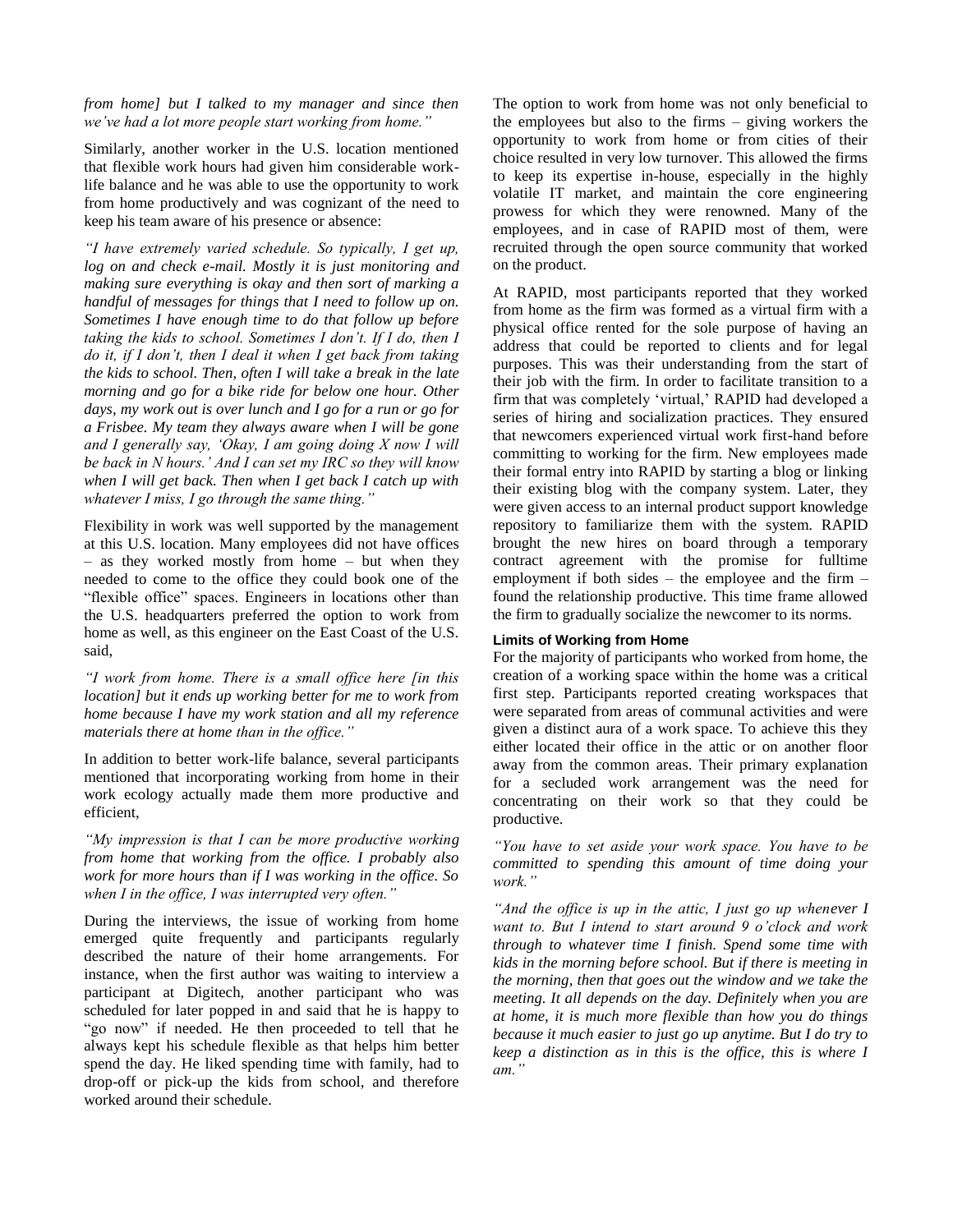Informants often mentioned that their days in the office were full of interruptions that made it hard for them to focus on their tasks thereby increasing their time on tasks. Working from home provided them a way to avoid unnecessary interruptions. A secluded space provided the ability to focus on tasks and reach out to co-workers through electronic means when needed. One participant, whose wife also worked from home, reported that they got so absorbed with their work that they often started treating each other as virtual coworkers:

*"And yet we both, maybe she is downstairs and I am upstairs, and I will end up sending her an e-mail message or an MSN message or something to ask her if she wants to have a cup of coffee. So, it is kind of funny we hardly see each other during the day. We are both fairly dedicated to working with that."*

Problems of interruption were reflected even during the data collection for the study. During several interviews we could hear the participants talking to their other people and at least a couple of the participants commented that they were sorry for the interruption but that this was unavoidable and quite common as they small children or their spouses/partners also worked from home. They used the interruption as a 'teaching moment' to say that this is exactly what they were talking about when they said that they were interrupted often. Although most workers talked positively about their ability to work from home and the flexibility this afforded them, a theme emerged around the discord this created in their work experience. Participants reported that over time they started feeling a sense of isolation from this work arrangement.

*"I am not sure if I will be happy working remotely on a full time basis for that day that long. You get a bit isolated and which I think is a bad thing."*

*"Alone in there with (the) computer and I couldn"t see anybody talk with anyone in the office. So, sometimes this sort of thing is to be there. I think that after a while I was trying going to an Internet café and working from there for one or two hours per day just to see people."*

Over time, the insular nature of the home office increased the desire of workers to be able to connect with other people – be they coworkers or not – increased.

*"As far as, you know, how I found it, I have found that I do need a little bit more human contact with people who are designers. Obviously, I have a wife and kids, and now that it"s summertime they"re at home a lot. And actually that helps me to, is get out of the house. Because they"re, they"re kind of around, and they can be (laughs) they can be kids. And so I have needed to really get out sometimes and just. But there are days when I just go to a coffee shop and I sit there for eight hours and focus on my own stuff."*

# **Use of Coworking Spaces**

The problems of interruption and isolation motivated workers to seek other alternatives to support working from home. Some workers, those who had assigned office spaces or had the option to use a flexible space at work, weaved that option into their work practices. For others this was not an option due to the virtual nature of their firm or significant distance of the office from home and they moved to work from coworking spaces – common spaces used by workers belonging to different firms.

*"And, on a day when I have lunch plans, I tend to wrap up things earlier and head about 11 or 11.30 and have lunch. We talk about work and then coffee shop. On a day like today when I am at home, I am knocked down at home. On those other days, I usually go to a coffee shop and work and get to do things till 4 o clock and do the other preloaded things and usually by 4 or 5 o clock, I usually make my next round of blog posts."*

These spaces are sometimes used by coworkers from the same firm if they live in physical proximity but are commonly occupied by people who seldom know each other. In some instance, they are used by friends or excolleagues who can contribute indirectly to the advancement of work tasks. This manner of work practice is highlighted by one participant:

*"I started with one of my friends. Just the company I worked for and he now works for company called (ABC); and so we meet three to four times a week. We are working at home, we meet for lunch and then either we go home or I started working out of a coffee shop together… As far as, you know, how I found it, I have found that I do need a little bit more human contact with people who are designers."*

The popularity of coworking spaces, particularly working from coffee shops, was evident in the interviews as participants commented on coworking habits of their coworkers:

*"We have an engineer who is in Chicago, one of our team mates, and I hardly talk to him on IRC or on the phone but we talk more on email. He also works from home and in fact he told me he actually opened an account in Starbucks since he works so much from there."*

The flexibility of working from home the advantages it provides as well as the problems that emerge are captured in this quote from RAPID employee who works virtually:

*"I've I really enjoyed kind of the freedom of being able to wake up kind of when I feel like it that helps my day go better; I found that at the end I can really start to answer questions and solve problems a lot better than when I don't feel rushed we have an office and everybody needs to be here at the same time kind of rules. I have found a really strong need to meet people for lunch so I might work from ten to noon and then actually two to three days a week I meet people for lunch. We are working at home, we meet*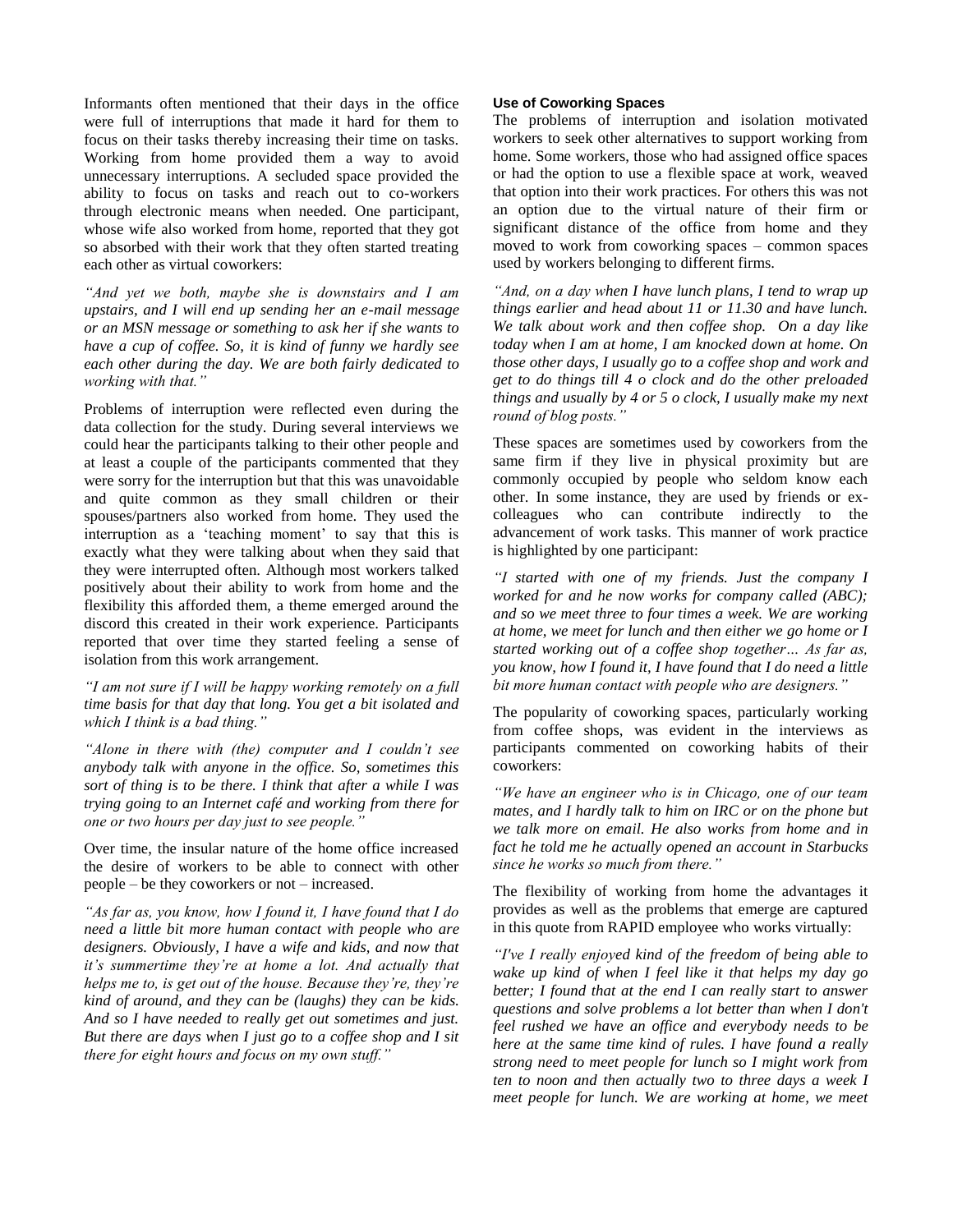# *for lunch and then either we go home or I started working out of a coffee shop together."*

Our findings indicate that coworking spaces can also complement many facets of virtual work. In several instances, our participants reported that coworking enhanced their knowledge of the local economy as well as job and growth opportunities available in the area. In some ways, the "strength of weak ties" [10] phenomenon was evident as co-workers were from different organizations. Several participants in junior roles expressed that learning opportunities are not readily available at the workplace because senior engineers chose to mainly work from home. Therefore, they were, in some ways, forced to co-work to grow their knowledge network beyond that available online. Furthermore, with coworking gaining increased prominence and acceptance they substituted part of their online interaction with co-workers by face-to-face interaction – they invited selected people to co-work with them. Workers also invited people from other organizations, for instance someone from the open source community in which they participated, to their coworking spaces thereby gained new opportunities to network and share knowledge as there were no organizational restrictions. Through coworking, tacit knowledge was shared experiences are transferred and communicated in a way that can help new employees gain a fast track towards expertise [41], avoiding the barrier that forms due to geographic dispersion [11].

# **Media Mix**

Finally, our study uncovered that not surprisingly virtual work was inherently support by the use of different media for communication and collaboration. This multiplicity of media afforded being able to connect to coworkers in more ways but even more critically it allowed workers leverage media for specific purposes. Phone conversations were useful as they allowed synchronous communication and allowed reduction in turnaround time. They also facilitated quick updates that put everyone on common ground immediately. Email was considered good for non-critical communication but that needed to be stored long term. Of all media available the use of IRC was the highest, at least at RAPID and to some degree at Digitech, as IRC often substituted for hallway chatter and informal:

*"That"s what our guys do, they hang out in the IRC channel. But I actually think it is important… There is some kind of initial socialization that is quite important that we try and have people work here for. We"ve kind of almost involved a lot of people who are working remotely from the site and maybe not coming into the office every day. We try and make sure that we build social interaction into what we do."*

*"I think IRC, for people who work from home, IRC is almost a way of just keeping in touch with everybody, you know, and feeling that you"re still part of the team, you"re still part of the group because when you"re on IRC, you can see that this person is logged-in and this person"s working.* 

*So you know that they"re around. I know the engineers who work from home, they"re on IRC all the time. It"s just they"re in the background [and feels like] all the people are sitting near you. You know, that way."*

Our survey data collected at RAPID was able to shed more light on the use of media by workers. Workers reported that they frequently used four communication technologies: Blogs, IRC, Skype and Email. Blogs were the most frequently used, followed closely by IRC. Email was least frequently used and some respondents used it only on a weekly basis. 84% used blogs and 70% user IRC hourly or few times a day. When asked to rate the usefulness of media, Blogs, once again, were reported as the most useful (65%) followed closely by IRC (50%). Skype was also reported as useful by a majority of respondents and only 11% found email extremely useful for work. Finally, when asked for s their personal preference for each medium over other media, Blogs and IRC, once again, were by far the most preferred communication tools with IRC garnering stronger affiliation by some respondents even compared to blogs. Email was the least preferred communication tool as compared to the other options available to workers.

The use of IRC by workers in many ways resembles the newer forms of collaborative platforms such as Slack™ that are not becoming popular within firms. Similar to the affordance of IRC to bring everything about work to the same platform and allow workers to monitor and/or participate, a service like Slack does the same thing. It allows work and social interactions but also allows links to documents, pieces of code, and other pertinent information in the same workspace. In some ways this can be seen as an indicator of how things have changed in the knowledge economy where the flow of information is extremely high and channels such as email or phone are just not suitable anymore to keep abreast of all relevant information and therefore some form of continuous browsing and filtering by coworkers is essential for productivity. Such channels also, of course, provide those not in the same physical setting access to information as well. And as one participant commented, they allow for preserving information so that it is available post-hoc:

*"One of the key things is communication. You have to document and communicate with your people… When you are working remotely, different time zones and different countries, you need to document. It needs to be written down, so that finding things becomes easy."*

One of the concerns we had in terms of the research study was trying to ascertain how well the virtual configuration worked. Response to interview questions all yielded positive results and since most workers had self-selected to respond to the study call, they expressed a positive sentiment about virtual work.

To further investigate this issue in the survey administered to respondents at RAPID (see Figure 1), we included four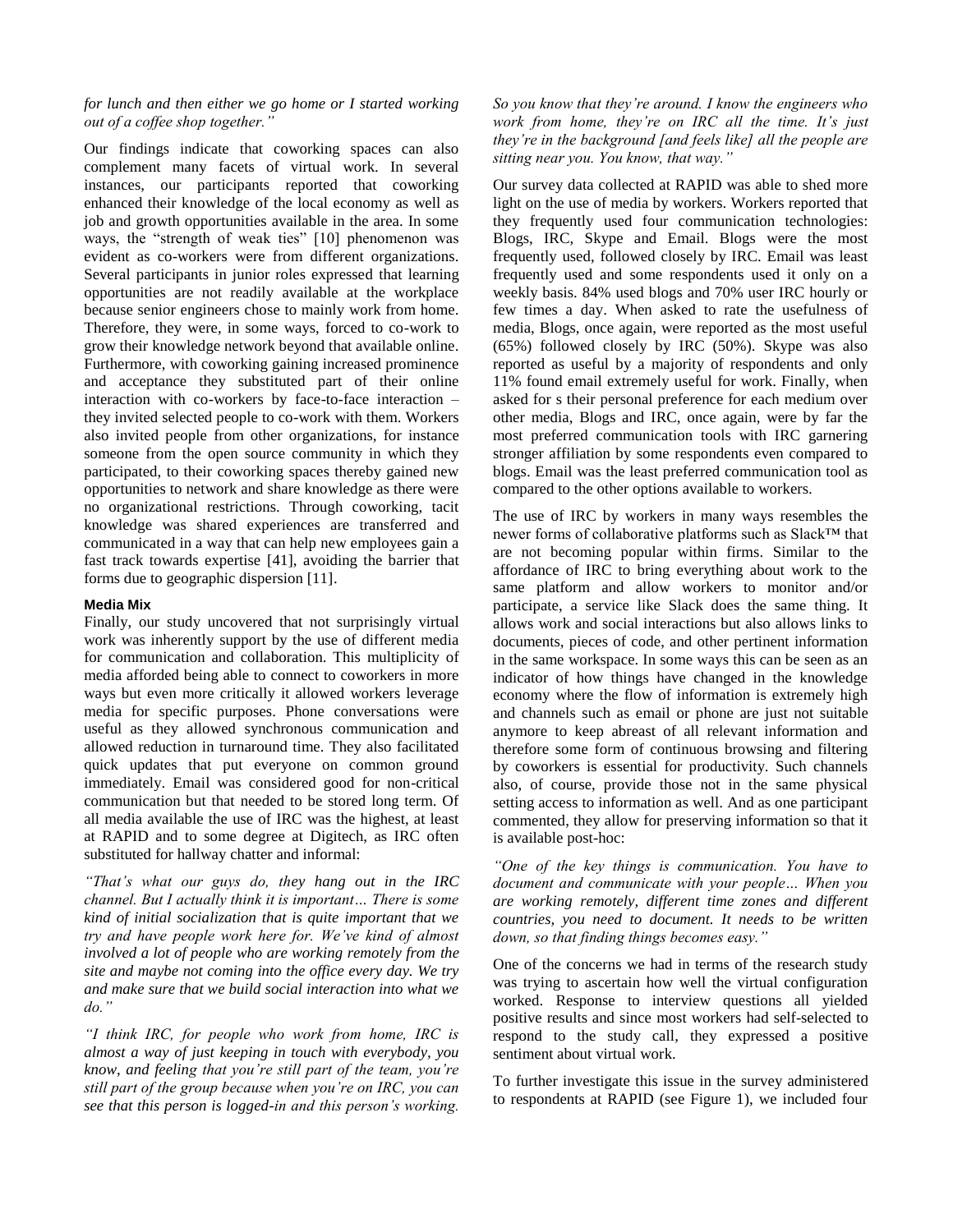items that asked questions related to work practices of workers: "I feel like I'm on the same team as my coworkers," "My co-workers provide timely information about changes in current plans," "I feel comfortable sharing ideas and feelings about work with my co-workers," and, ―Overall, I feel like my coworkers are trustworthy.‖ The overall response rate shows that there was a strong feeling of being on the same team (65% either strongly agreed/agreed), information sharing was timely (57% either strongly agreed/agreed) and workers felt comfortable sharing information (77% either strongly agreed/agreed), and, finally, the level of trust among coworkers was selfreported to be extremely high (88% either strongly agreed/agreed). In addition, almost every respondent either agreed or strongly agreed that they are comfortable sharing their ideas with co-workers through blogs (88%). Finally, 70% of respondents reported that they did not have any difficulty finding people with the right expertise. So, overall, the work configuration appeared to be working for the firm.

**Figure 1: Coworker Relationship & Information Sharing**



#### **DISCUSSION**

The findings from our field studies show that working on FLOSS teams significantly shifted the work-life balance of participants and to rebalance their lives they started to develop practices that would allow them to be more flexible with their time. A first instantiation of this was the expansion of their work ecology to include their home. The design of work spaces within home and the integration of technology within that space are important and a common part of the work ecology [12]. A further expansion of the work ecology to integrate coworking spaces emerged as working from home proved inefficient and isolating. The decision to meet at coworking spaces was driven by the need to increase the productivity by either working in a space that is conducive to do focused work with other workers with similar intentions. In addition to home office and corporate office, coworking spaces offered an extended outlet to achieve continuity in their work activities.

Our findings suggest that FLOSS workers undergo a blended configuration for virtual work whereby they utilize multiple media mix to support their work practices and the spread of work activities between working at home and coworking spaces. In both the cases we present, FLOSS workers had to manage two aspects of work practices – working internally within the firm and working with the external FLOSS community. They reiterated the community aspect of FLOSS work versus their more traditional organizational dependencies. From a virtual work perspective, building trust was often more crucial in their open source community participation. The participants mentioned that the use of IRC was something that came from their OSS participations and they also learned the value of having more eyes on their code that comes with being part of OSS. They also reiterated the need to document more and be more communicative as something that emerged from the OSS participation.

Our field work informs us that coworking spaces are no longer merely spaces for workers to meet up for a short burst of productive work. Rather, we found that workers exploit coworking opportunities to complement their working styles and add value to their professional work. Hence, researchers have opportunities to focus on issues that come with triply linked work environments and the implications for the individual worker. Other than the workplace and the home office, researchers may have to make additional considerations of the coworking spaces where virtual work and even mobile and nomadic work are no longer done in short bursts. No longer bounded to either the office or the home, co-workers can switch work spaces to whatever suits them and wherever that can help them complete the most amount of work. With the involvement of other workers who can play a beneficial and complementary role, coworking spaces offer face-to-face interaction and social capital that nomadic workers might lack.

Finally, the move from home to coworking and increasingly to nomadic work illustrates the frequent shifts in media use. In this scenario, the mix of media/spaces is dynamic and more akin to a blend, especially if work is to be accomplished smoothly. This suggests that the notion of "work-life balance", which suggests that something is off and needs to be brought back in sync, is in many ways a misnomer. Increasingly, what is critical is not finding balance, whatever that is, but ensuring that an appropriate media/space blend is available for virtual work. As Pongolini et al. [30] found in their study of a community of technology experts within a global automotive manufacturing company, work practices characterize media choices made in virtual teamwork. Practitioners add new media to ongoing interactions, and one medium is not used exclusively but a number of media are used in parallel. Their work is supported by the findings from this study and supports their argument that some fundamental assumptions built into the concept of media choice theories are problematic when seen from the perspective of virtual teams in real world settings.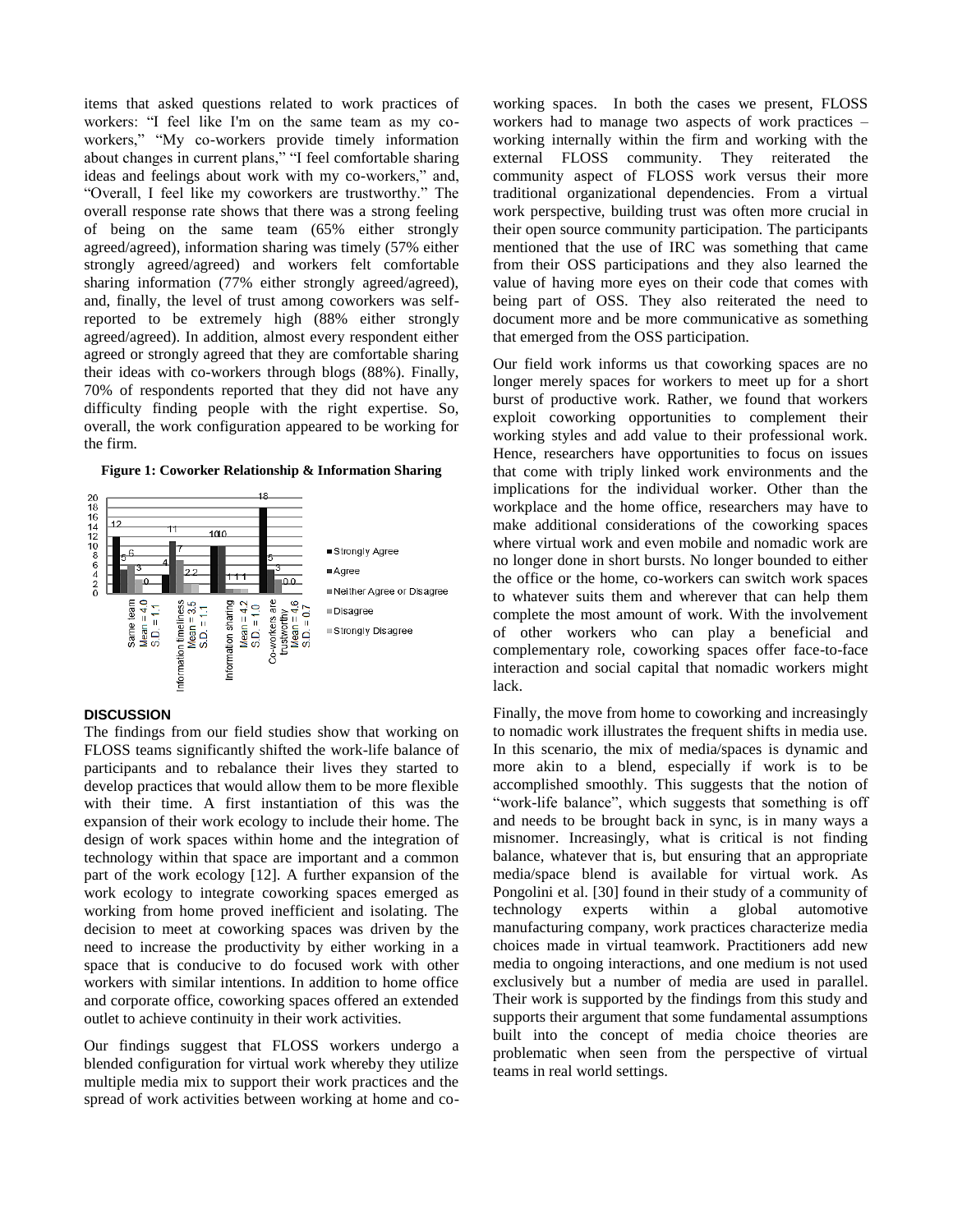Overall, this paper addresses the gaps in the literature pertaining to the implications and impact of environmental changes on the work-life balance and work practices of FLOSS project members. This paper has three key findings: 1) members in FLOSS projects undergo a blended configuration to support a spread of activities across work and beyond work, 2) FLOSS workers engage in a mix use of media/spaces with the main goal of supporting work completion and correcting disruptions to their work and 3) coworking spaces are no not merely spaces for brief social encounters but are avenues for productive FLOSS practices.

# **Implications for Design**

The findings from this study have several implications for design and implementation of spatialities for virtual working. We see that in technology-enhanced workplaces workers commonly repurpose not just tools but also spaces to improve their work practices. Therefore, designers should not only be cognizant that their designs will be repurposed but they should design objects and environments so that they are malleable and, as Kaptelinin  $&$  Bannon [13] argue capable of "helping people themselves create better environments for their work, learning, and leisure activities." From a ubiquitous computing perspective as well, as Aipperspach et al. [16] suggest, the variation in technological and spatial complexity should acknowledge the relationship between the virtual and physical spaces we inhabit and gives people choices, "Rather than containing one "right" space for every activity, the heterogeneous home enables people to create separate experiences by reconfiguring and exploring different aspects of the domestic environment (pg.  $230$ )." Extrapolating this, workers need diverse media/place blended environments each appropriate for a specific task.

This study through its findings around coworking emphasizes an oft overlooked aspect of how technology shapes practices – it facilitates a better work-life balance but at the same time creates a situation where interruptions become common and workers feel isolated. This study raises questions about how technology designed to be repurposed can result in better practices as opposed to creating conditions that lead to breakdown in collaborative work. This study also supports the guidelines for the design of place-oriented systems outlined in [14]. Harrison & Tatar [14] argue that designers have to contend with the semantic tangle of people, events and loci or the meaning making that occurs in embodied and active interaction. As the case study presented in this paper shows, selecting spaces to work from itself is an act of meaning making – redesign of work ecology itself becomes a sensemaking activity for virtual workers. Coworking also has a lot of implications for the design of corporate offices [15].

There are several limitations of our work. In order to substantiate our views, there is a need to investigate the additional work processes that are created as a result of working outside the office and home work spaces. The examination of the work activities and processes occurring in virtual work performed in the coworking spaces will further uncover how virtual work has been changed and the characteristics that define a coworking "place". Another critical limitation of our research is that we do no examine coworking spaces directly but rely on participants' selfreported account and this lapse presents an exciting avenue for future research. Finally, the two empirical studies are inconsistent in that we only have survey data from one of the sites.

# **CONCLUSION**

In this paper we present findings from a study of two firms working on FLOSS projects to better understand how workers achieve equilibrium of sorts between their work and personal lives. Our analysis shows that workers engaged in working from home as it provided flexibility but felt isolated or very unable to concentrate on work and ended up using coworking spaces to find an equilibrium that worked. The use of different communication channels helped with the use of different spaces. Our work, in addition to better illuminating the lives of FLOSS workers, who largely work virtually, also sheds lights on the continuous interplay between work and life and the role of technology in that process.

# **ACKNOWLEDGMENTS**

This material is partially supported by the U.S. National Science Foundation (NSF) under Grant#1424444, 0954934 & 0935143. Any opinions, findings, and conclusions or recommendations expressed in this material are those of the authors and do not necessarily reflect the views of the NSF. We thank the study participants for their time.

# **REFERENCES**

- 1. Capdevila I (2015) Co-working spaces and the localised dynamics of innovation in Barcelona. International Journal of Innovation Management 19: 1– 25.
- 2. Gandini A (2015) The rise of coworking spaces: A literature review. Ephemera 15(1): 193–205.
- 3. Harrison, S. & Dourish. P. (1996). Re-Placing Space: The Roles of Place and Space in Collaborative Systems. Proceedings of ACM CSCW 96, pp. 67–76.
- 4. Fitzpatrick, G., Kaplan, K., and Mansfield, T. (1996). Physical spaces, virtual places and social worlds: A study of work in the virtual. Proceedings of CSCW 1996., 334-343.
- 5. Dourish, P. (2006). Re-space-ing place: "Place" and "space" ten years on. Proceedings of CSCW 2006, 299-308.
- 6. de Carvalho, A.F.P., Ciolfi, L. and Gray, B. (2011). The Making of Nomadic Work: Understanding the Mediational Role of ICTs. In Curz-Cunha, M. & Moreira, F. (Eds). Handbook of Research on Mobility and Computing: Evolving Technologies and Ubiquitous Impacts, IGI Global Press.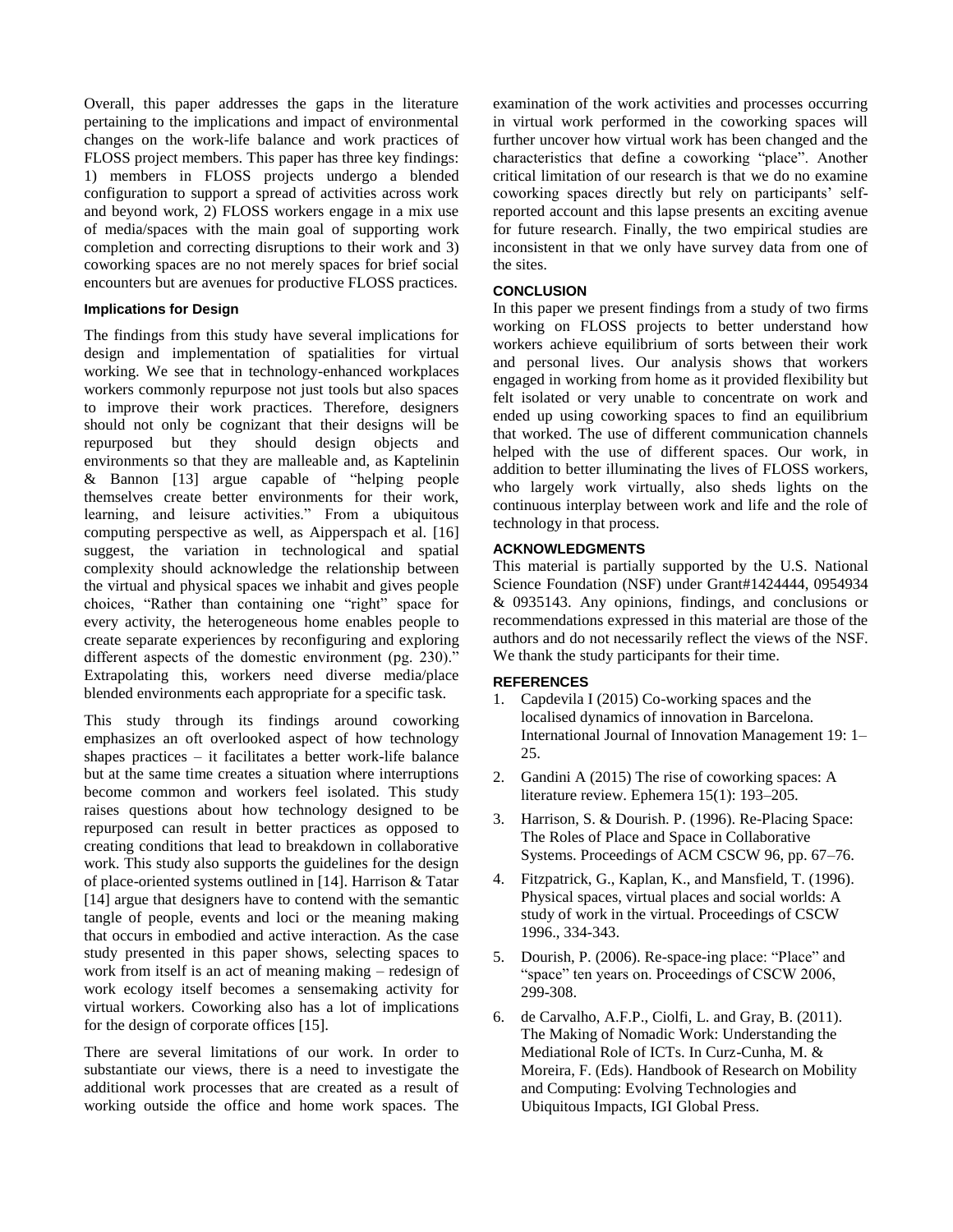- 7. Ciolfi, L. and Bannon, L. (2006). Space, place and the design of technologically-enhanced physical environments. In: Spaces, spatiality and technology. Dordrecht, the Netherlands: Kluwer Academic Publishers, 217-232.
- 8. Nardi, B. A., and Whittaker, S. (2002). The place of face-to-face communication in distributed work. In P. Hinds and S. Kiesler (eds.), Distributed work (83–110). Cambridge, MA:MIT Press.
- 9. Strauss, A. (1987). Qualitative Analysis for Social Scientists. Cambridge University Press.
- 10. Granovetter, M. (1973). The Strength of Weak Ties. American Journal of Sociology, 78 (May): 1360-1380.
- 11. Johri, A. (2012). From a Distance: Impression Formation and Impression Accuracy among Geographically Distributed Coworkers. Computers in Human Behavior, Vol. 28(6):1997-2006.
- 12. Baillie L. & Benyon D. (2008). Place and Technology in the Home. *JCSCW*, V.17 n.2-3, p.227-256
- 13. Kaptelinin, V., & Bannon, L. J. (2012). Interaction design beyond the product: Creating technologyenhanced activity spaces. Human–Computer Interaction, 27(3), 277-309.
- 14. Harrison, S., & Tatar, D. 2008. Places: people, events, loci—the relation of semantic frames in the construction of place. CSCW, 17(2–3), 97–133.
- 15. Stillman, J. (2012). What coworking can teach corporate offices. Jan. 27, 2012, GigaOm.com.
- 16. Aipperspach, R., Hooker, B., & Woodruff, A. (2008, September). The heterogeneous home. In Proceedings of Ubicomp (pp. 222-231).
- 17. Bødker, S., & Christiansen, E. (2006). Computer support for social awareness in flexible work. CSCW, 15(1), 1-28.
- 18. Eikhof, R. D., Warhurst, C., & Haunschild, A. (2007). Introduction: What work? What life? What balance? Critical reflections on the work-life balance debate. Employee Relations, 29(4), 325-333.
- 19. Spinuzzi, C. (2012). Working alone together coworking as emergent collaborative activity. Journal of Business and Technical Communication, 26(4), 399- 441.
- 20. Scholarios, D., & Marks, A. (2004). Work-life balance and the software worker. Human Resource Management Journal, 14(2), 54.
- 21. Mirchandani, K. (2000). "The best of both worlds" and "cutting my own throat": contradictory images of home-based work. Qualitative sociology, 23(2), 159- 182.
- 22. Bailey, D. E., & Kurland, N. B. (2002). A review of telework research: Findings, new directions, and

lessons for the study of modern work. Journal of organizational behavior, 23(4), 383-400.

- 23. Powell, W. & Snellman, K. (2004). The Knowledge Economy. Annual Review of Sociology, 30:199-220.
- 24. Frenkel, S., Korczynski, M., Donoghue, L. & Shire, K. (1995).Re-constituting work: trends towards knowledge work and info-normative control. Work, Employment & Society, 9(4): 773-796.
- 25. Hill, E. J., Miller, B. C., Weiner, S. P., & Colihan, J. (1998). Influences of the virtual office on aspects of work and work/life balance. Personnel psychology, 51(3), 667-683.
- 26. Turner, T., Qvarfordt, P., Biehl, J. T., Golovchinsky, G., & Back, M. (2010). Exploring the workplace communication ecology. In Proceedings of CHI (pp. 841-850).
- 27. Watson-Manheim, M. B., & Bélanger, F. (2007). Communication media repertoires: Dealing with the multiplicity of media choices. MIS Quarterly, 267-293.
- 28. Bélanger, F., & Watson-Manheim, M. B. (2006). Virtual teams and multiple media: Structuring media use to attain strategic goals. Group Decision & Negotiation, 15(4), 299-321.
- 29. Johri, A. (2015). Supporting Global Virtual Work through Blogs and Micro-Blogging. Proceedings of HICSS 2015.
- 30. Neuberg B (n.d.) The start of coworking (from the guy that started it). Coding in paradise.Available at: http://codinginparadise.org/ebooks/html/blog/start\_of\_ coworking.html
- 31. Pongolini, M., Lundin, J. & Svensson, L. (2011). Global online meetings in virtual teams: from media choice to interaction negotiation. In Proceedings of Communities and Technologies (C&T '11). ACM, New York, NY, USA, 108-117.
- 32. Howison, J., Inoue, K., & Crowston, K. (2006). Social dynamics of free and open source team communications. In IFIP International Conference on Open Source Systems (pp. 319-330).
- 33. Crowston, K., Annabi, H., Howison, J., & Masango, C. (2005). Effective work practices for FLOSS development: A model and propositions. In Proceedings of HICSS'05.
- 34. Crowston, K., Li, Q., Wei, K., Eseryel, U. Y., & Howison, J. (2007). Self-organization of teams for free/libre open source software development. Information and software technology, 49(6), 564-575.
- 35. Winter, S., Berente, N., Howison, J., & Butler, B.  $(2014)$ . Beyond the organizational 'container': Conceptualizing 21st century sociotechnical work. Information and Organization, 24(4), 250–269.